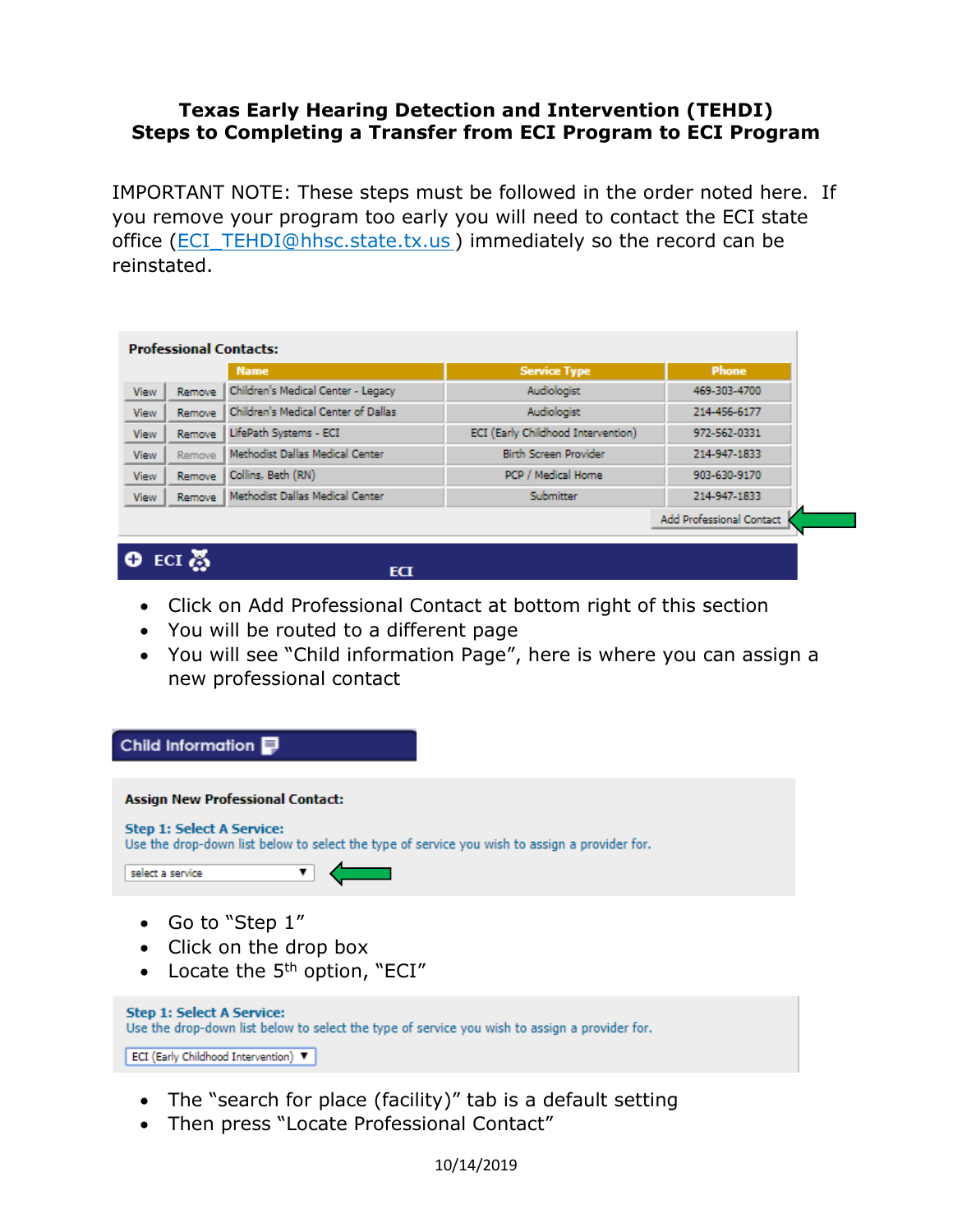| <b>Step 2: Select Professional Contact:</b><br>Please click the 'Locate Professional Contact' button below to search for and select a professional contact to assign<br>to the patient's record. Once a contact has been located and is displayed below, you may click the 'Save And<br>Continue' button to add the professional contact to the patient's record. |
|-------------------------------------------------------------------------------------------------------------------------------------------------------------------------------------------------------------------------------------------------------------------------------------------------------------------------------------------------------------------|
| choose one: $\bigcirc$ search for person $\bigcirc$ search for place (facility)                                                                                                                                                                                                                                                                                   |
|                                                                                                                                                                                                                                                                                                                                                                   |
| Locate Professional Contact<br>reset contact search                                                                                                                                                                                                                                                                                                               |

## • A new little window will pop up

|                                                   | Select State/County - Google Chrome                                                |                   |  | × |
|---------------------------------------------------|------------------------------------------------------------------------------------|-------------------|--|---|
| Θ.                                                | https://www.tehdi.com/tehdi2/scripts/ProfessionalContactSearch.asp?sid=110&ad      |                   |  |   |
|                                                   | <b>Patient Search: Locate Professional Contact:</b>                                |                   |  |   |
| <b>Facility Name:</b>                             |                                                                                    |                   |  |   |
| Service:<br><b>Certified:</b>                     | ECI (Early Childhood Intervention)<br>only display contacts with services?<br>A∥ ▼ |                   |  |   |
| <b>Phone:</b><br><b>Street</b><br><b>Address:</b> | Ext.:                                                                              |                   |  |   |
| <b>Suite No.:</b><br>City:                        |                                                                                    |                   |  |   |
| State:<br>County:<br>Zipcode:                     | <b>TX</b><br>Select a County ▼<br><b>Region:</b>                                   | Select a Region ▼ |  |   |
|                                                   | Submit Search Criteria                                                             |                   |  |   |

- Type in the name of the ECI program you will be adding in the Facility Name box. For this example, an ECI program with "Dallas" in the name was chosen
- Please be keep in mind that the program is CAP sensitive and Harris Center/Warren Center need "The" added
- Press Submit Search Criteria
- The "Dallas Center" is where I need to transfer this child

NOTE: Sometimes using different search criteria will help, so if you don't see the program you need try using the city or you can just hit search and pull up all ECI contractors and select the one you need.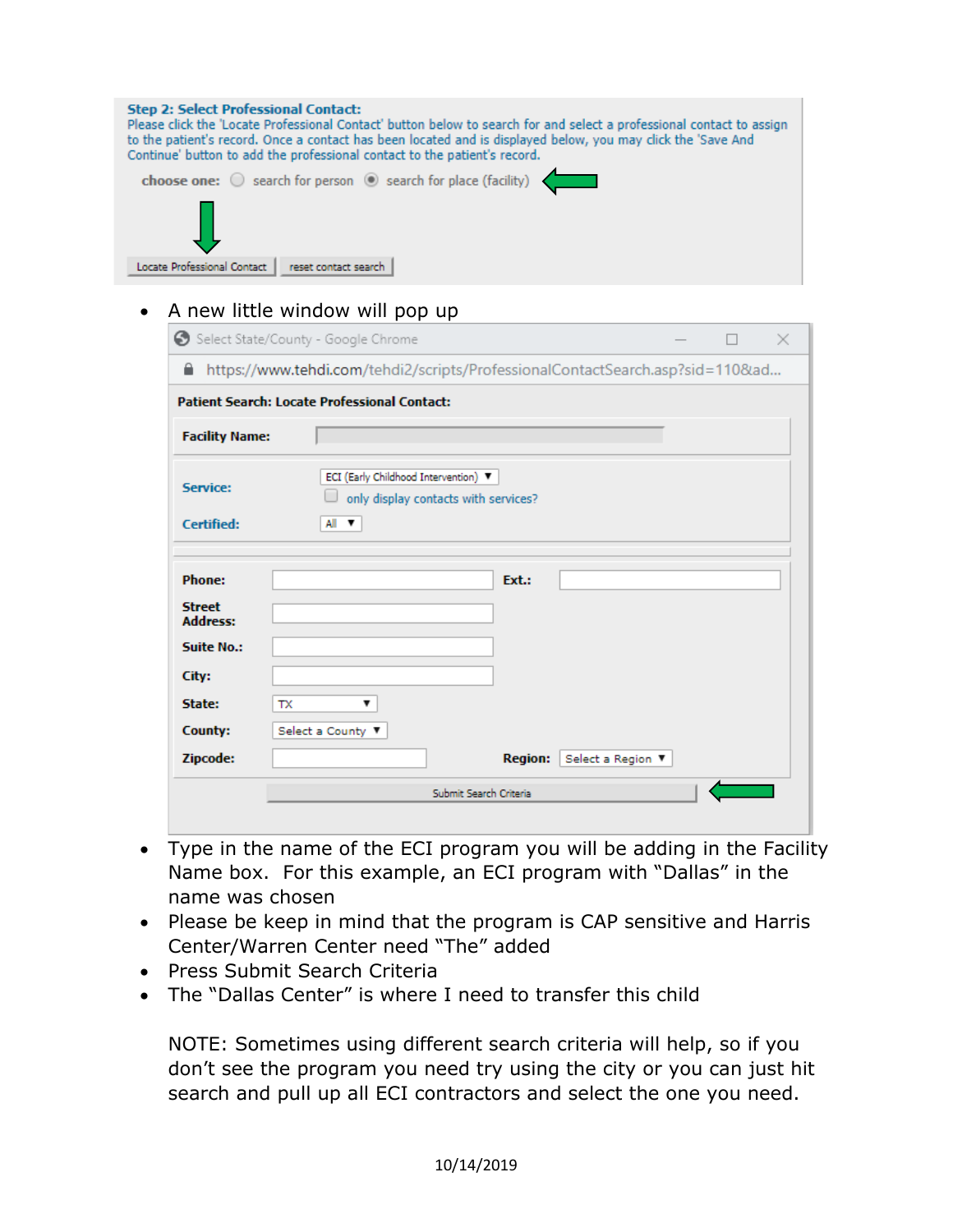## **Patient Search: Locate Professional Contact:**

|        | <b>Name</b>                     | <b>Address</b>                                                       | <b>Zipcode</b> |     | Region   Certified |
|--------|---------------------------------|----------------------------------------------------------------------|----------------|-----|--------------------|
| select | Dallas Center Inc               | 8550 Cadenza Lane<br><b>Dallas</b><br>ТX<br><b>Dallas</b>            | 75228          | 2/3 |                    |
| select | Dallas Metrocare Services - ECI | 1353 North Westmoreland, Building F<br><b>Dallas</b><br>TX<br>Dallas | 75211          | 2/3 |                    |

- Press the select button on the correct ECI program
- The program will show up on the page (illustrated below with the blue arrow)

| <b>Patient's Professional Contacts:</b>                                                                                                                                                                                                                                                                                                                                                                                                                                                                                                                                                                                                                                                                                                                      |                                           |                                |  |  |  |  |
|--------------------------------------------------------------------------------------------------------------------------------------------------------------------------------------------------------------------------------------------------------------------------------------------------------------------------------------------------------------------------------------------------------------------------------------------------------------------------------------------------------------------------------------------------------------------------------------------------------------------------------------------------------------------------------------------------------------------------------------------------------------|-------------------------------------------|--------------------------------|--|--|--|--|
| <b>Name</b>                                                                                                                                                                                                                                                                                                                                                                                                                                                                                                                                                                                                                                                                                                                                                  | <b>Service Type</b>                       | <b>Phone</b>                   |  |  |  |  |
| <b>Methodist Dallas Medical Center</b>                                                                                                                                                                                                                                                                                                                                                                                                                                                                                                                                                                                                                                                                                                                       | <b>Birth Screen Provider</b>              | 214-947-1833                   |  |  |  |  |
| Methodist Dallas Medical Center                                                                                                                                                                                                                                                                                                                                                                                                                                                                                                                                                                                                                                                                                                                              | Submitter                                 | 214-947-1833                   |  |  |  |  |
| Collins, Beth, RN                                                                                                                                                                                                                                                                                                                                                                                                                                                                                                                                                                                                                                                                                                                                            | PCP / Medical Home                        | 903-630-9170                   |  |  |  |  |
| <b>Children's Medical Center of Dallas</b>                                                                                                                                                                                                                                                                                                                                                                                                                                                                                                                                                                                                                                                                                                                   | <b>Audiologist</b>                        | 214-456-6177                   |  |  |  |  |
| Children's Medical Center - Legacy                                                                                                                                                                                                                                                                                                                                                                                                                                                                                                                                                                                                                                                                                                                           | <b>Audiologist</b>                        | 469-303-4700                   |  |  |  |  |
| LifePath Systems - ECI                                                                                                                                                                                                                                                                                                                                                                                                                                                                                                                                                                                                                                                                                                                                       | <b>ECI</b> (Early Childhood Intervention) | 972-562-0331                   |  |  |  |  |
| <b>Step 1: Select A Service:</b><br>Use the drop-down list below to select the type of service you wish to assign a provider for.<br>ECI (Early Childhood Intervention) ▼<br><b>Step 2: Select Professional Contact:</b><br>Please click the 'Locate Professional Contact' button below to search for and select a professional contact to assign<br>to the patient's record. Once a contact has been located and is displayed below, you may click the 'Save And<br>Continue' button to add the professional contact to the patient's record.<br><b>choose one:</b> $\bigcirc$ search for person $\bigcirc$ search for place (facility)<br><b>Dallas Center Inc.</b><br>214-328-4309<br>8550 Cadenza Lane<br><b>Dallas</b><br>TX.<br><b>Dallas</b><br>75228 |                                           |                                |  |  |  |  |
| Edit Professional Contact To Search With<br>$\overline{\bullet}$ .<br><b>Referral Date:</b>                                                                                                                                                                                                                                                                                                                                                                                                                                                                                                                                                                                                                                                                  | reset contact search                      |                                |  |  |  |  |
|                                                                                                                                                                                                                                                                                                                                                                                                                                                                                                                                                                                                                                                                                                                                                              | Save and Return to Child Information Page | Save and Add Another<br>Cancel |  |  |  |  |

- Press "Save and Return to Child Information Page" tab in the center of the screen
- After saving, it will take you to your original screen